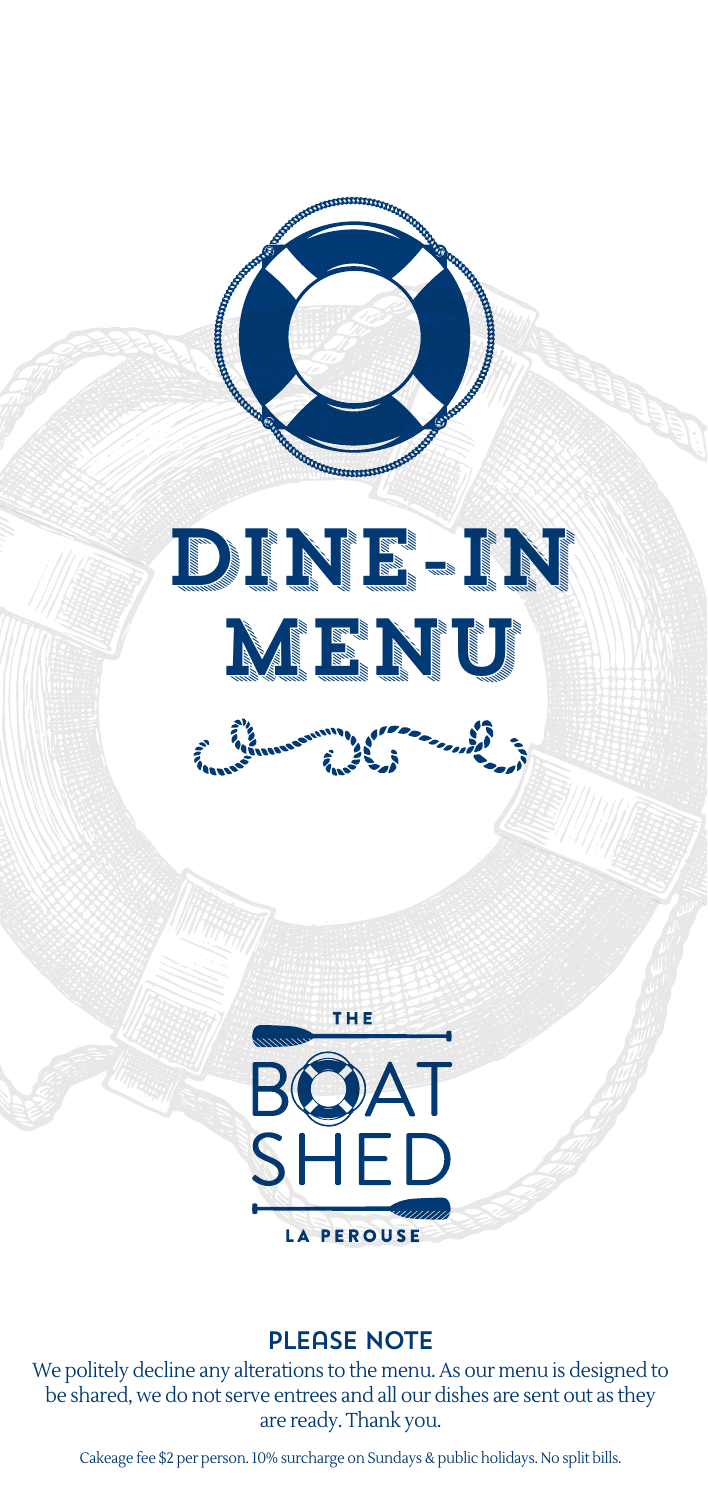

From 7am-11am

# LIGHT

| <b>SOURDOUGH W/ JAM &amp; BUTTER</b><br>Single origin whole wheat sourdough.                  | 8  |
|-----------------------------------------------------------------------------------------------|----|
| <b>RAISIN TOAST</b><br>Ricotta, honey, seasonal fruits.                                       | 13 |
| KIDS PANCAKES $v$<br>Maple syrup, strawberries, Nutella, fairy floss.                         | 17 |
| <b>GRANOLA</b><br>Greek yogurt, seasonal fruits, coulis, berry compote, homemade granola.     | 19 |
| <b>KNAFEH FRENCH TOAST</b><br>Almond chocolate crumb, seasonal fruits, pistachio, rose syrup. | 22 |

## **SUBSTANTIAL**

| <b>BACON &amp; EGG ROLL</b><br>12                                                                                                                                                                                     |  |
|-----------------------------------------------------------------------------------------------------------------------------------------------------------------------------------------------------------------------|--|
| <b>EGGS YOUR WAY</b><br>15<br>Poached/scrambled/fried eggs on single origin whole wheat sourdough.                                                                                                                    |  |
| <b>GOURMET BACON &amp; EGG ROLL</b><br>16<br>Aioli, tomato chutney, cheddar cheese and spinach.                                                                                                                       |  |
| <b>BREAKFAST BRUSCHETTA V</b><br>22<br>Avocado, spinach, medley of cherry tomatoes, feta, sourdough.                                                                                                                  |  |
| <b>OMELETTE</b><br>22                                                                                                                                                                                                 |  |
| Bacon, parmesan & mozzarella cheese, tomato, mushroom, sourdough.                                                                                                                                                     |  |
| <b>HALOUMI STACK V</b><br>22<br>Roasted truss tomatoes, smashed avocado, grilled haloumi, sourdough.                                                                                                                  |  |
| <b>SEAFOOD OMELETTE</b><br>24                                                                                                                                                                                         |  |
| Prawns, Blue Swimmer crab, feta, cherry tomatoes, sourdough.                                                                                                                                                          |  |
| RICOTTA HOTCAKES $\nabla$<br>25                                                                                                                                                                                       |  |
| Ricotta, passion fruit, mixed berry compote, maple syrup, fairy floss.                                                                                                                                                |  |
| <b>GREEN BOWL GF VG</b><br>25<br>Broccolini, spinach, kale, avocado, quinoa, beetroot houmous, pistachio,<br>edamame beans, orange dressing. Pick your protein: Smoked salmon, 2 poached<br>eggs, haloumi - \$5 each. |  |
| <b>EGGS BENNY</b><br>25                                                                                                                                                                                               |  |
| Choice of smoked salmon or bacon, spinach, hollandaise, sourdough.                                                                                                                                                    |  |
| <b>THE BOATSHED VEGGIE BREKKIE V VG</b><br>26<br>Eggs your way, sourdough, avocado, spinach, kale, field mushroom, roasted truss<br>tomatoes.                                                                         |  |
| THE BOATSHED BIG BREAKFAST<br>27                                                                                                                                                                                      |  |
| Eggs your way, sourdough, chorizo, bacon, roasted truss tomatoes, field<br>mushroom, spinach.                                                                                                                         |  |

Please note: We politely decline any alterations to the menu. Unfortunately we do not serve entrées and all dishes in your order will arrive as they are ready. Cakeage fee \$2 per person.10% surcharge on Sundays & public holidays. No split bills. Thank you.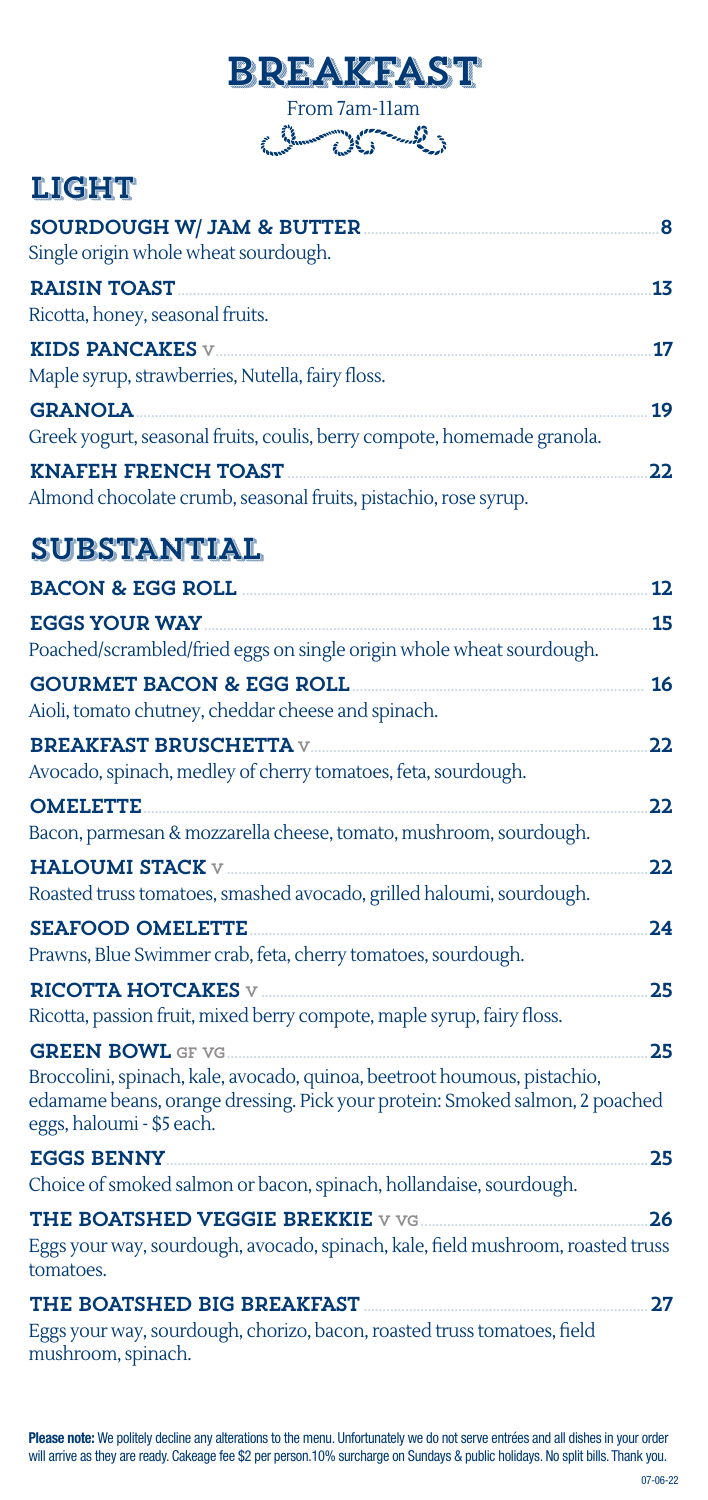# LUNCH & DINNER

From 11:15am

# LIGHT

| <b>HALOUMI</b>                                                                | 16 |
|-------------------------------------------------------------------------------|----|
| Grilled Mediterranean style haloumi.                                          |    |
| TRIO OF DIPS                                                                  | 19 |
| Homemade tarama, tzatziki, houmous, pita bread.                               |    |
| <b>SYDNEY ROCK OYSTERS GF</b><br>1/2 dozen fresh Sydney Rock Oysters.         | 24 |
|                                                                               | 24 |
| 1/2 dozen seared Harvey Bay scallops, Mediterranean sauce.                    |    |
| <b>OYSTERS MORNAY</b>                                                         | 27 |
| 1/2 dozen Sydney Rock Oysters, bechamel, mozzarella.                          |    |
| <b>OYSTERS KILPATRICK GF</b>                                                  | 27 |
| 1/2 dozen Sydney Rock Oysters, bacon, Worcestershire, light chilli.           |    |
| <b>BUCKET OF PRAWNS GF EXECUTIVE PROPERTY OF PRAWNS GF EXECUTIVE PROPERTY</b> | 32 |
| Cooked Tiger Prawns, lemon & cocktail sauce.                                  |    |

# Slightly Heavier

|                                                                                                                              | 22  |
|------------------------------------------------------------------------------------------------------------------------------|-----|
| Charred pumpkin, chickpeas, chilli, coriander, beetroot hummus, avocado<br>dressing.                                         |     |
| <b>SALT &amp; PEPPER CALAMARI</b>                                                                                            | 22  |
| Sliced baby squid, tartare .(GF opt. avail).                                                                                 |     |
| Felafel, spinach, kale, roasted pumpkin, chickpeas, kalamata olives, beetroot<br>houmous, avocado dressing. (GF opt. avail). | 26  |
| <b>BBQ OCTOPUS GF</b><br>Garlic Mediterranean marinade, lemon oregano dressing, crumbled feta.                               | 30  |
| <b>SHRIMPS ON THE BARBIE GF</b><br>XL Aussie tiger prawns, lemon garlic butter, mixed greens.                                | 32. |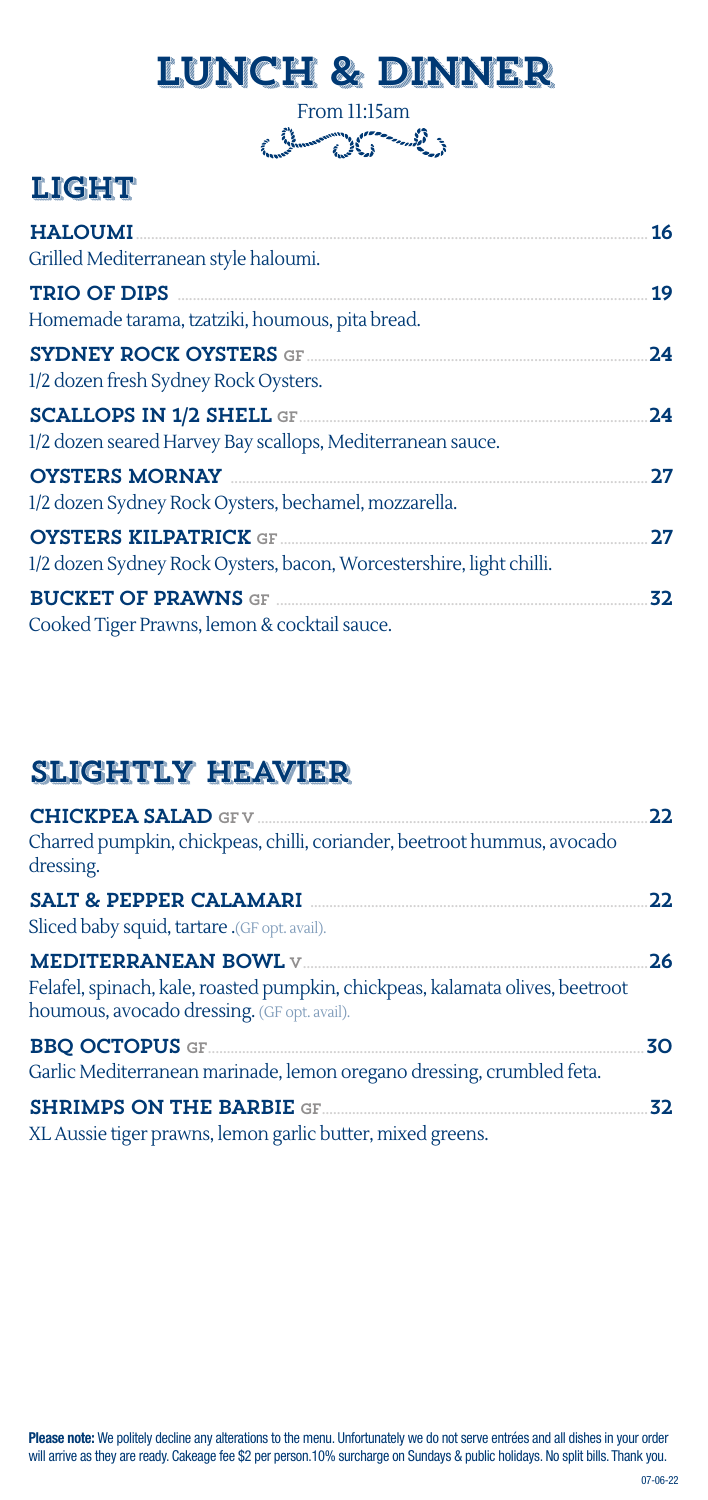## **SUBSTANTIAL**

| <b>THE CHEESEBURGER</b>                                                                                                                                                                          | 22    |
|--------------------------------------------------------------------------------------------------------------------------------------------------------------------------------------------------|-------|
| Onions, pickles, cheddar cheese, potato bun, served with chips.                                                                                                                                  |       |
| <b>LAMB/CHICKEN SKEWERS</b>                                                                                                                                                                      | 25    |
| Garden salad, pita bread & homemade tzatziki. (GF option available).                                                                                                                             |       |
| <b>FISH &amp; CHIPS</b>                                                                                                                                                                          | 26    |
| Fillets of crispy battered or grilled Gemfish, chips, tartare sauce. (GF opt. avail).                                                                                                            |       |
| THE FISH BURGER <b>THE REA</b><br>Crumbed Australian Barramundi (Humpty Doo, Northern Territory), slaw,                                                                                          | 28    |
| pickles, cheddar cheese, potato bun, chips.                                                                                                                                                      |       |
| THE BOATSHED BURGER                                                                                                                                                                              | 28    |
| Chuck and brisket burger patty, potato bun, onion, pickles, cheddar cheese,<br>lettuce, tomato, homemade sauce, served with chips. (add: bacon \$3, beef<br>pattie \$5, vegan pattie available). |       |
| <b>EGGPLANT PARMIGIANA</b>                                                                                                                                                                       | 30    |
| Eggplant, Napoletana sauce, bechamel, parmesan & mozzarella.                                                                                                                                     |       |
| <b>LINGUINE BOLOGNESE</b>                                                                                                                                                                        | 30    |
| <b>POT OF MUSSELS</b>                                                                                                                                                                            | 33    |
| Spicy Napoletana sauce, toasted crostini. (GF opt. avail).                                                                                                                                       |       |
| <b>LINGUINE MARINARA</b>                                                                                                                                                                         | 35    |
| <b>BARRAMUNDI FILLET GF </b>                                                                                                                                                                     | 36    |
| Grilled Queensland barramundi, sweet potato mash, vegies.                                                                                                                                        |       |
| <b>SALMON GF</b>                                                                                                                                                                                 | 36    |
| Grilled Tasmanian salmon, rainbow chard & Australian baby corn<br>(contains sesame seeds).                                                                                                       |       |
| <b>CREAM PRAWN LINGUINE</b>                                                                                                                                                                      | 36    |
| White wine and cream sauce XL Australian prawns.                                                                                                                                                 |       |
| <b>SIRLOIN</b>                                                                                                                                                                                   | 37    |
| 250g sirloin, potato gratin, braised veggies.                                                                                                                                                    |       |
| <b>FLATHEAD</b>                                                                                                                                                                                  | 37    |
| Crispy battered or grilled flathead, chips & garden salad. (GF opt. avail).                                                                                                                      |       |
| 1/2 RACK BBQ PORK RIBS GF<br>Homemade smokey BBQ sauce, chips.                                                                                                                                   | 39    |
| <b>LOBSTER LINGUINE</b>                                                                                                                                                                          | 40    |
| 1/2 lobster, linguine, tomato, chilli & herbs.                                                                                                                                                   |       |
| <b>WHOLE GRILLED SNAPPER</b>                                                                                                                                                                     | 42    |
| Greek herb and lemon dressing, chips, salad.                                                                                                                                                     |       |
| <b>HALF/WHOLE LOBSTER</b><br>Mornay or garlic & herb butter, chips and garden salad.                                                                                                             | 42/65 |
|                                                                                                                                                                                                  |       |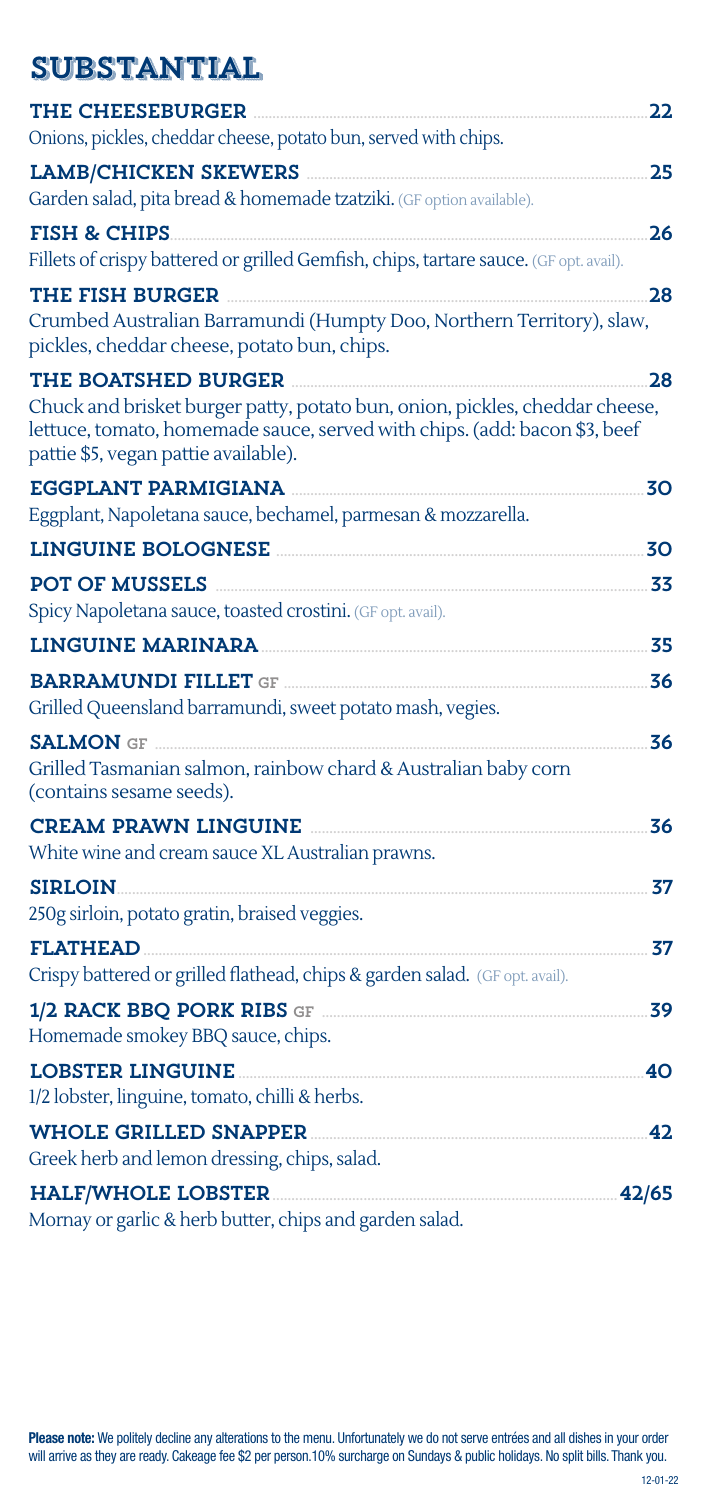# Main Event

# SEAFOOD PLATTER

#### FOR: ONE 48 / TWO 92 / FOUR 178

Sydney Rock Oysters, tiger prawns, blue swimmer crab, salt and pepper calamari, seared scallops, BBQ baby octopus, crispy battered or grilled Gemfish and chips. (GF opt avail). Add 1/2 lobster 30, add whole lobster 55 (mornay or garlic & herb).

# **SIDES**

| <b>GARLIC BREAD</b>                                                                                                                       | 8  |
|-------------------------------------------------------------------------------------------------------------------------------------------|----|
| <b>CHIPS</b> GF<br>Aioli.                                                                                                                 | 9  |
| <b>GARDEN SALAD</b> GEVG <b>SALAD</b><br>Mixed leaf & vegetable garden salad w/ Mediterranean dressing.                                   | 14 |
| <b>GREEK SALAD GF</b><br>Tomato, cucumber, capsicum, Spanish onion, Kalamata olives, fetta cheese,<br>Mediterranean dressing & olive oil. | 15 |
| Braised broccolini, radicchio.                                                                                                            | 15 |

### Kids

| LINGUINE NAPOLITANA                | 13 |
|------------------------------------|----|
| LINGUINE BOLOGNESE                 | 15 |
| <b>FISH &amp; CHIPS</b>            | 15 |
| CALAMARI & CHIPS                   | 15 |
| <b>CHICKEN NUGGETS &amp; CHIPS</b> | 15 |

# CAKES & PASTRIES

| <b>TARTS</b>                                                                                                                                                           |  |
|------------------------------------------------------------------------------------------------------------------------------------------------------------------------|--|
| Mixed berry cheesecake, oreo, lemon meringue, croquembouche tart, chocolate<br>mousse, lemon, mars bar cheesecake, salted caramel.                                     |  |
| <b>SLICES</b>                                                                                                                                                          |  |
| Tiramisu crunch, strawberry cheesecake, vanilla slice, carrot and walnut,<br>black forest slice, orange and almond, red velvet cream cheese, chocolate<br>mousse (gf). |  |

#### PASTRIES

Butter croissant, almond croissant, cherry cheesecake danish, nutella donut.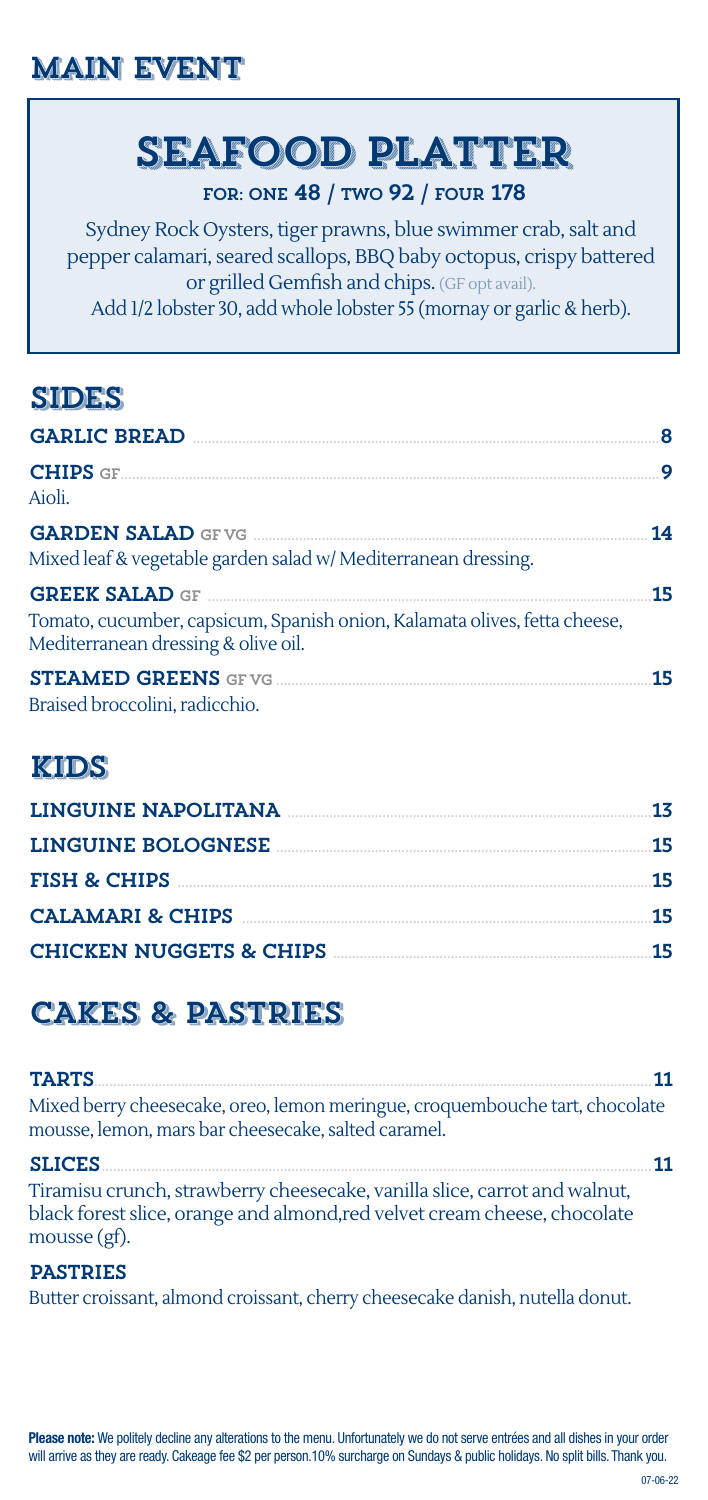# **ALCOHOL**

| PREMIUM BEER ON TAP                                                                                                                                                                                                            |                    | <b>GLS</b>  |
|--------------------------------------------------------------------------------------------------------------------------------------------------------------------------------------------------------------------------------|--------------------|-------------|
| Furphy                                                                                                                                                                                                                         |                    | 10          |
|                                                                                                                                                                                                                                |                    |             |
| Stone & Wood Pacific Ale Committee Contract Committee Contract Committee Contract Committee Committee Contract                                                                                                                 |                    | л           |
| Heineken                                                                                                                                                                                                                       |                    |             |
| <b>BOTTLED BEER</b>                                                                                                                                                                                                            |                    |             |
| James Boag's Premium Light [1976] [1976] [1976] [1976] [1976] [1976] [1976] [1976] [1976] [1976] [1976] [1976] [1976] [1976] [1976] [1976] [1976] [1976] [1976] [1976] [1976] [1976] [1976] [1976] [1976] [1976] [1976] [1976] |                    |             |
|                                                                                                                                                                                                                                |                    |             |
| James Squire Orchid Crush Apple Cider                                                                                                                                                                                          |                    |             |
| PREMIUM WINE ON TAP                                                                                                                                                                                                            | <b>150ML 750ML</b> |             |
| Squealing Pig Sauvignon Blanc (Marlborough New Zealand)  11  51                                                                                                                                                                |                    |             |
| St Huberts The Stag Chardonnay (Victoria) [11 [11 ] [13] 51                                                                                                                                                                    |                    |             |
| T'Gallant Pinot Grigio (Victoria) <b>Maria Accidenti Accidenti Pinot</b> 51                                                                                                                                                    |                    |             |
| <b>SPARKLING</b>                                                                                                                                                                                                               | <b>GLS</b>         | <b>BTL</b>  |
|                                                                                                                                                                                                                                |                    |             |
| Vedova 'Borgo San Pietro' Asolo Prosecco D.O.C.G.  11 54                                                                                                                                                                       |                    |             |
|                                                                                                                                                                                                                                |                    |             |
| <b>WHITE</b>                                                                                                                                                                                                                   | <b>GLS</b>         | <b>BTL</b>  |
| Hartog's Plate Sauvignon Blanc Semillon (WA)                                                                                                                                                                                   | $9-$               | $-41$       |
| Patritti Vermentino 2019 (Adelaide Hills, SA)                                                                                                                                                                                  | $11 \quad 50$      |             |
| Vickery Riesling Watervale (Clare Valley, SA)                                                                                                                                                                                  | 11.                | $-50$       |
| <b>RED/ROSE</b><br>GLS BTL                                                                                                                                                                                                     |                    |             |
|                                                                                                                                                                                                                                |                    | $8\dots 33$ |
|                                                                                                                                                                                                                                |                    |             |
| Marrenon Les Grains Merlot (Vin de Pays, Rhone, France)  13  52                                                                                                                                                                |                    |             |
| Whistle Post Cabernet Sauvignon (Coonawarra, SA)  10  44                                                                                                                                                                       |                    |             |
| Summer Poppy Pinot Noir (Marlborough, New Zealand) [10  10  50                                                                                                                                                                 |                    |             |
| Marrenon Les Belles Échappées (Côtes du Rhône, France) [13.11616162]                                                                                                                                                           |                    |             |
| Marrenon Triniti Rosé (Côtes de Provence Sainte-Victoire, France)13 52                                                                                                                                                         |                    |             |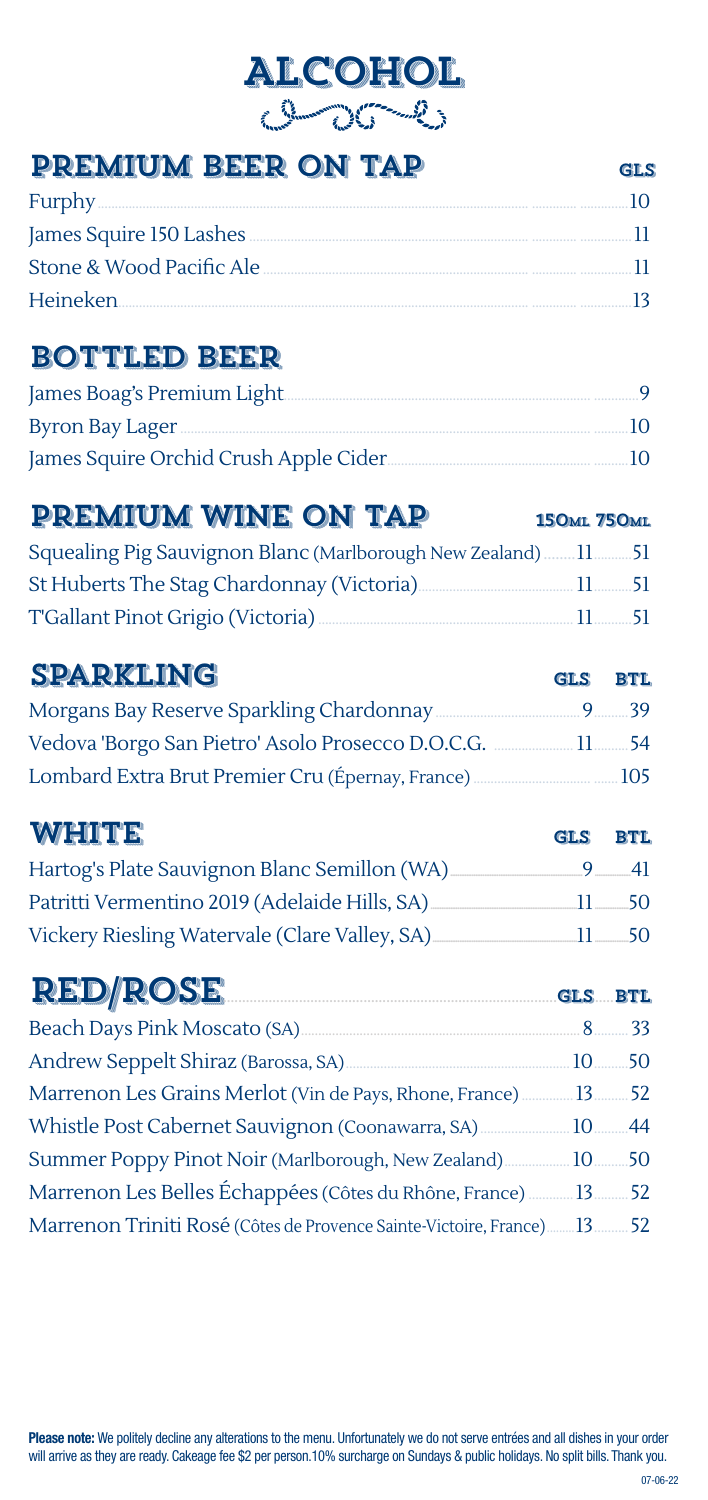| <b>SIGNATURE COCKTAILS</b>                                                                                              |      |
|-------------------------------------------------------------------------------------------------------------------------|------|
| ROSE' ALL DAY SPRITZ<br>Days of Rose' (McLaren Vale, SA).                                                               | 18   |
| <b>GREY GOOSE LE GRAND FIZZ</b><br>Grey Goose vodka, St. Germain elderflower liqueur, lime, soda.                       | 21   |
| <b>TROPICAL DREAMS</b><br>Hendrick's Gin, St Germain elderflower liqueur, passionfruit pulp, mango,<br>pineapple, lime. | 2.2. |
| <b>COCONUT MARGARITA</b><br>1800 Coconut infused blanco tequila, triple sec, lime, desiccated coconut.                  | 2.2. |
| <b>SANTORINI SUNSET</b><br>Grey Goose vodka, watermelon juice, agave syrup, lime.                                       | 22.  |
| <b>OUARANTINE</b><br>Bombay Sapphire London Dry Gin, Dom Benedictine, passionfruit, raspberry,<br>lime.                 | 22.  |

# Classic Cocktails

| <b>APEROL SPRITZ</b>    | 17 |
|-------------------------|----|
| <b>ESPRESSO MARTINI</b> | 20 |
| WATERMELON MARGARITA    | 20 |
| <b>MARGARITA</b>        | 20 |
| PINA COLADA             | 20 |
| <b>BERRY MOJITO</b>     | 20 |
| <b>MOJITO</b>           | 20 |
| PASSIONFRUIT MOJITO     | 20 |
| LYCHEE MARTINI          | 2Ο |

**Attention!** Some cocktails may contain egg whites.

**Please note:** We politely decline any alterations to the menu. Unfortunately we do not serve entrées and all dishes in your order<br>will arrive as they are ready. Cakeage fee \$2 per person.10% surcharge on Sundays & public